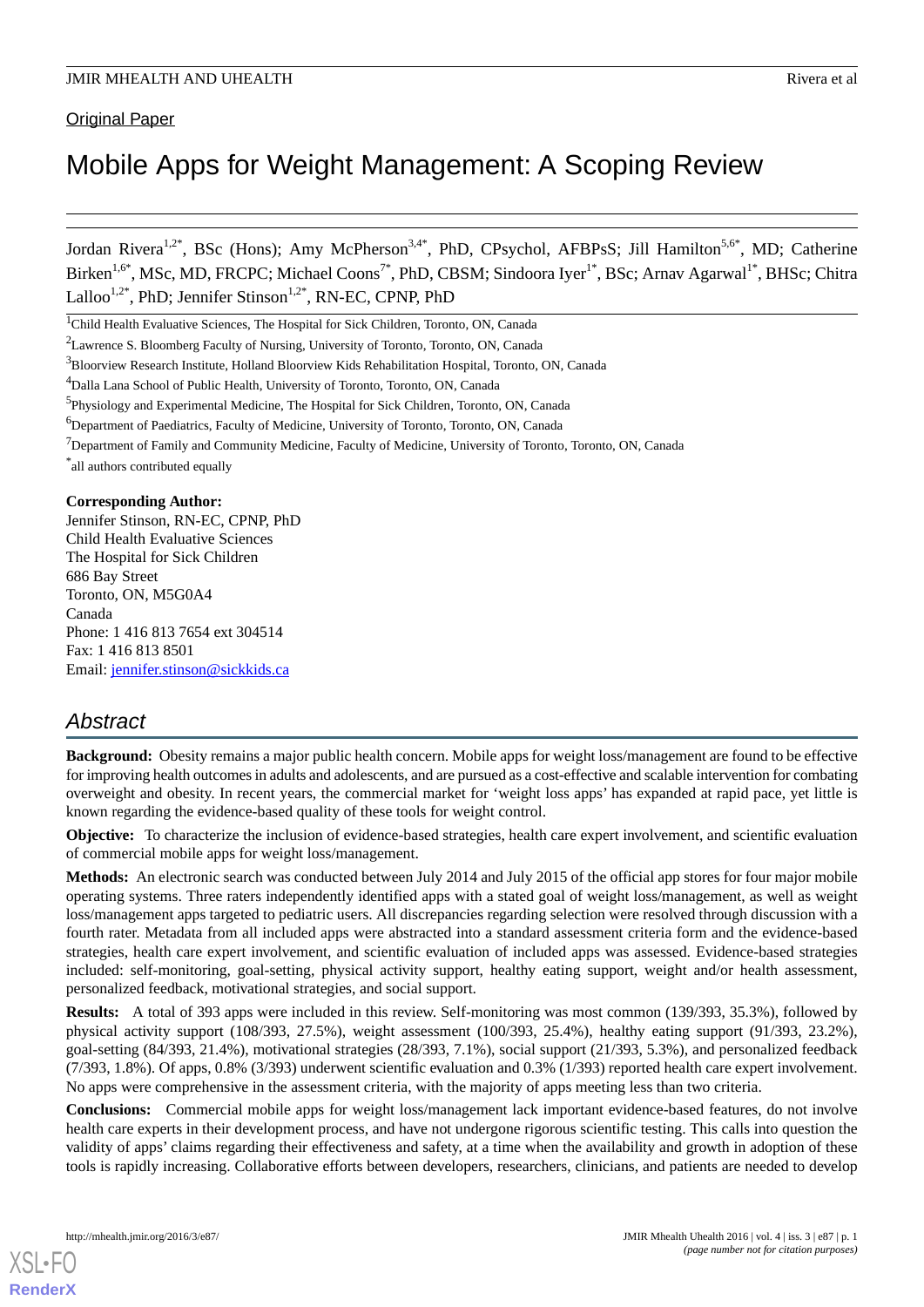and test high-quality, evidence-based mobile apps for weight loss/management before they are widely disseminated in commercial markets.

*(JMIR Mhealth Uhealth 2016;4(3):e87)* doi: [10.2196/mhealth.5115](http://dx.doi.org/10.2196/mhealth.5115)

#### **KEYWORDS**

weight loss; obesity; mobile apps; smartphones; mHealth

# *Introduction*

#### **Background**

The prevalence of overweight and obesity worldwide is predicted to exceed 1.12 billion and 573 million people, respectively, by 2030 [\[1](#page-7-0)]. Excess weight is closely linked to a myriad of chronic diseases such as hypertension, type 2 diabetes mellitus, cardiovascular disease, and stroke [\[2](#page-7-1)]. The economic costs of obesity globally are estimated at 0.7% to 2.8% of total health care expenditures [\[3](#page-7-2)] and the burden of mortality is estimated at 2.8 million deaths annually [[4\]](#page-7-3). Environmental changes promoting intake of highly caloric, inexpensive, nutrient dense foods, and larger portion sizes, coupled with decreased physical activity and increased sedentary behaviors are significant causative factors for obesity [\[5](#page-7-4)]. Accordingly, efforts to curb obesity have aimed to promote adherence to evidence-based recommendations for daily exercise, healthy eating, and associated behavioral determinants of weight [\[6](#page-7-5)].

Clinical interventions for obesity have demonstrated variable efficacy, which has been primarily attributed to fluctuations in treatment adherence over time [[7](#page-7-6)[,8](#page-7-7)]. Clinical interventions employ evidence-based strategies primarily based on behavior change theory to drive permanent lifestyle modifications necessary for long-term weight control [\[9](#page-7-8)]. These strategies include self-monitoring, goal-setting, healthy eating training, increasing physical activity, providing personalized and objective feedback, stress reduction, and problem solving [[10\]](#page-7-9). Clinical interventions for obesity are rigorous and typically require face-to-face contact often for over a year [[11\]](#page-7-10). These programs can be time, cost, and resource intensive, and often inconvenient for patients to attend, limiting long-term treatment adherence and weight maintenance [[10](#page-7-9)[,11](#page-7-10)]. Novel, low-cost, and widely accessible tools are needed to support the practice of evidence-based strategies for weight control [[12\]](#page-7-11), particularly when patients face significant barriers to accessing clinical treatments.

To address these concerns, efforts have shifted to emerging interactive information and communication technologies as a novel means to support chronic disease self-management with the potential for low-cost scalability [\[10](#page-7-9)-[13\]](#page-7-12). Clinical intervention strategies can be translated to mobile devices, such as mobile apps, leveraging the multifunctional capabilities and widespread use of mobile devices [[10](#page-7-9)[,14](#page-7-13)]. Growing research supports the ability for mobile devices to deliver effective intervention strategies for weight loss [\[13](#page-7-12),[15-](#page-7-14)[17](#page-7-15)]. Mobile devices purposed toward improvements in weight, diet, and physical activity have demonstrated superior effectiveness on weight outcomes and behavioral determinants of weight when compared with standard no-intervention controls as well as to controls receiving nonmobile device interventions [\[17](#page-7-15)]. Mobile

devices can be used to enhance self-efficacy by priming behavior activation and reducing the burden of behavior change techniques, such as providing convenient ways to self-monitor, set and update goals, communicate with supports, and access personally relevant education and resources efficiently [\[17](#page-7-15)].

Health researchers have started to develop and test their own mobile apps for weight management, with the objective to create new clinical and research tools that incorporate evidence-based strategies used in the treatment of obesity. A review of behavior change techniques in 12 primary trials and five secondary analyses examining mobile device interventions for weight loss found that interventions contained a minimum of five techniques, the most common of which were self-monitoring, goal-setting, tailored feedback, general health information, encouragement, prompting practice, and social support [[17\]](#page-7-15). Mobile device interventions with multiple techniques that differentiated it meaningfully from the comparison treatment were associated with superior weight and health behavior outcomes [[17\]](#page-7-15).

However, studies that have explored commercial app markets have found that mobile apps for weight loss typically incorporate only a minority of the evidence-based strategies used in the treatment of obesity [\[11](#page-7-10),[18](#page-7-16)[-21](#page-7-17)]. It is likely that the lack of evidence-based features limits the effectiveness of these tools, which is concerning given the abundance and availability of such tools for assisting with the general public's weight management needs.

#### **Objective**

To our knowledge, no studies have systematically and comprehensively explored the current commercial mobile app market to examine evidence-based strategies, health care expert involvement, and scientific evaluation of weight loss/management apps since these earlier investigations. The rapid growth in the number of health and fitness apps, combined with an increase in adoption of these tools in recent years underscores the need for an updated assessment of this rapidly changing market. Prior studies that have examined the inclusion of evidence-based strategies in commercial mobile apps for weight loss have mostly confined their search to a limited sample of apps (eg,  $\langle 50 \rangle$  [[11,](#page-7-10)[18](#page-7-16)], to a single app store (eg, iTunes)  $[18-21]$  $[18-21]$  $[18-21]$ , to a single population (eg, children)  $[20,21]$  $[20,21]$ , or require updating (eg, published more than 3 years ago) [[19\]](#page-7-19). The objective of the current study was to conduct an updated and comprehensive systematic review of weight management mobile apps across four major commercial app stores to describe the inclusion of evidence-based strategies for weight control, health care expert involvement, and scientific evaluation. Findings from this study will be used to identify the major overarching strategies relied upon by current weight

 $XS$ -FO **[RenderX](http://www.renderx.com/)**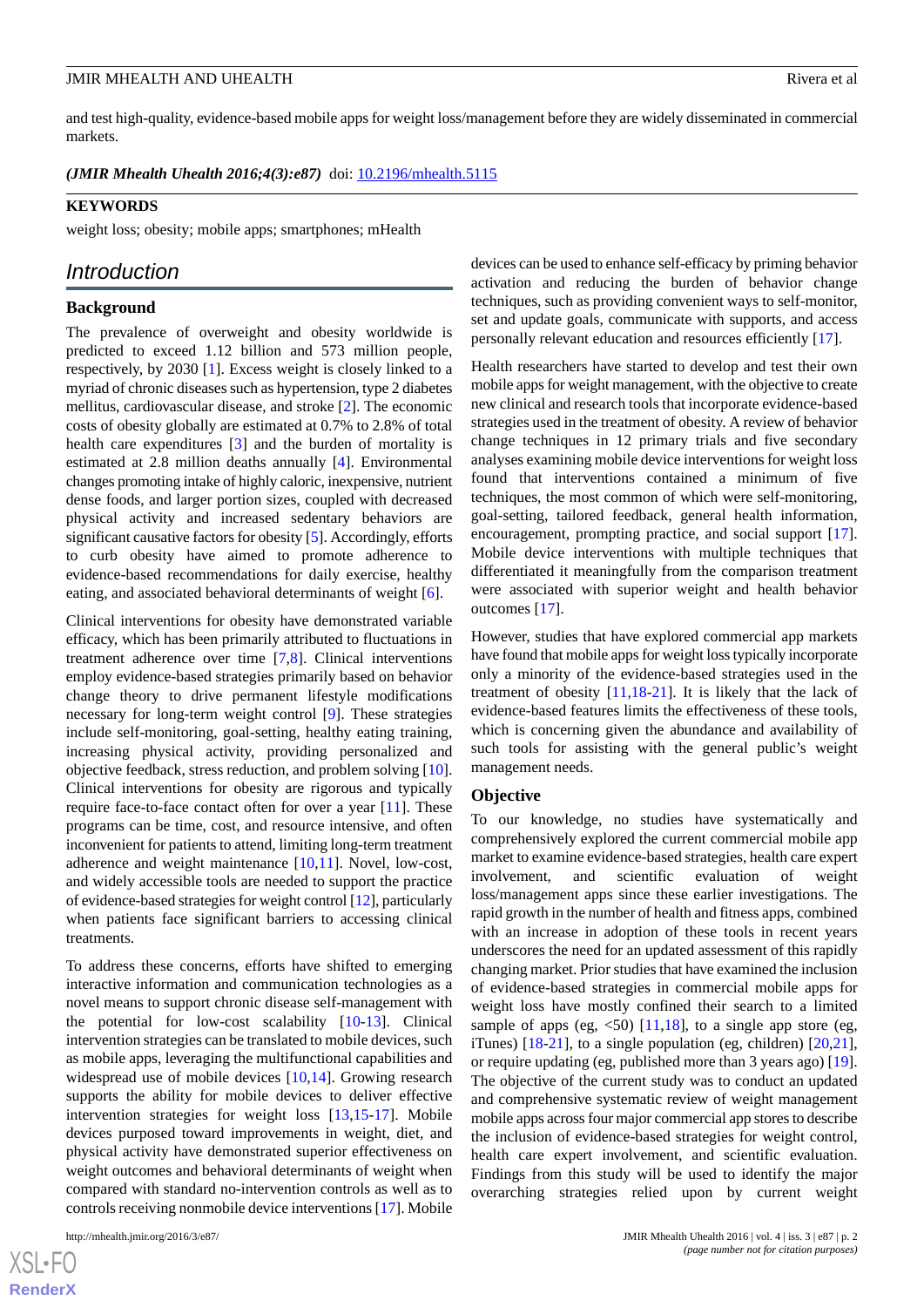management apps in order to provide direction for the advancement of research and app development.

# *Methods*

#### **App Search**

[Figure 1](#page-2-0) displays the methodology used in this study, which replicates that used in studies evaluating the functionality and content of mobile apps for health management [\[11](#page-7-10),[18-](#page-7-16)[23\]](#page-7-20). An electronic search was conducted between July 2014 and July 2015 of the official app stores for iPhone operating systems (OS; iTunes), Android (Google Play), BlackBerry OS (BlackBerry World), and Windows Phone (Windows Store). Stores were searched separately using the search term 'weight

<span id="page-2-0"></span>Figure 1. Flow diagram of study methods.

loss' and no restrictions related to store subcategories were imposed. A secondary search was also performed to identify apps intended for children and adolescents using the search term 'weight loss kids'. Results of the searches were not limited by language and no date of app publication was used to restrict search results. Because the indexing of apps varied greatly across app stores, prior to app selection we performed a calibration exercise in order to validate our ability to detect weight management apps. This comprised testing our search term for the ability to produce app results that were known to meet the inclusion criteria and be currently available in the app store for download (ie, if a search of 'weight loss' produced results that included a popular, widely known weight loss app such as Lose It!). In all cases, our search term identified the apps we expected to find.



#### **Selection of Apps**

Apps met study inclusion criteria if the purpose of the app involved weight loss or weight management and the primary intended app user was a person seeking to reduce or manage their weight. Apps appearing in more than 1 app store were

[XSL](http://www.w3.org/Style/XSL)•FO **[RenderX](http://www.renderx.com/)**

search, the app also needed to state its intended user to be a child, adolescent, teenager, young person, or youth. Apps were excluded if they were classified as "e-books" by the respective app store or were judged by the reviewers as such. Three

rated independently in order to account for differences in features supported by different mobile OS. For our secondary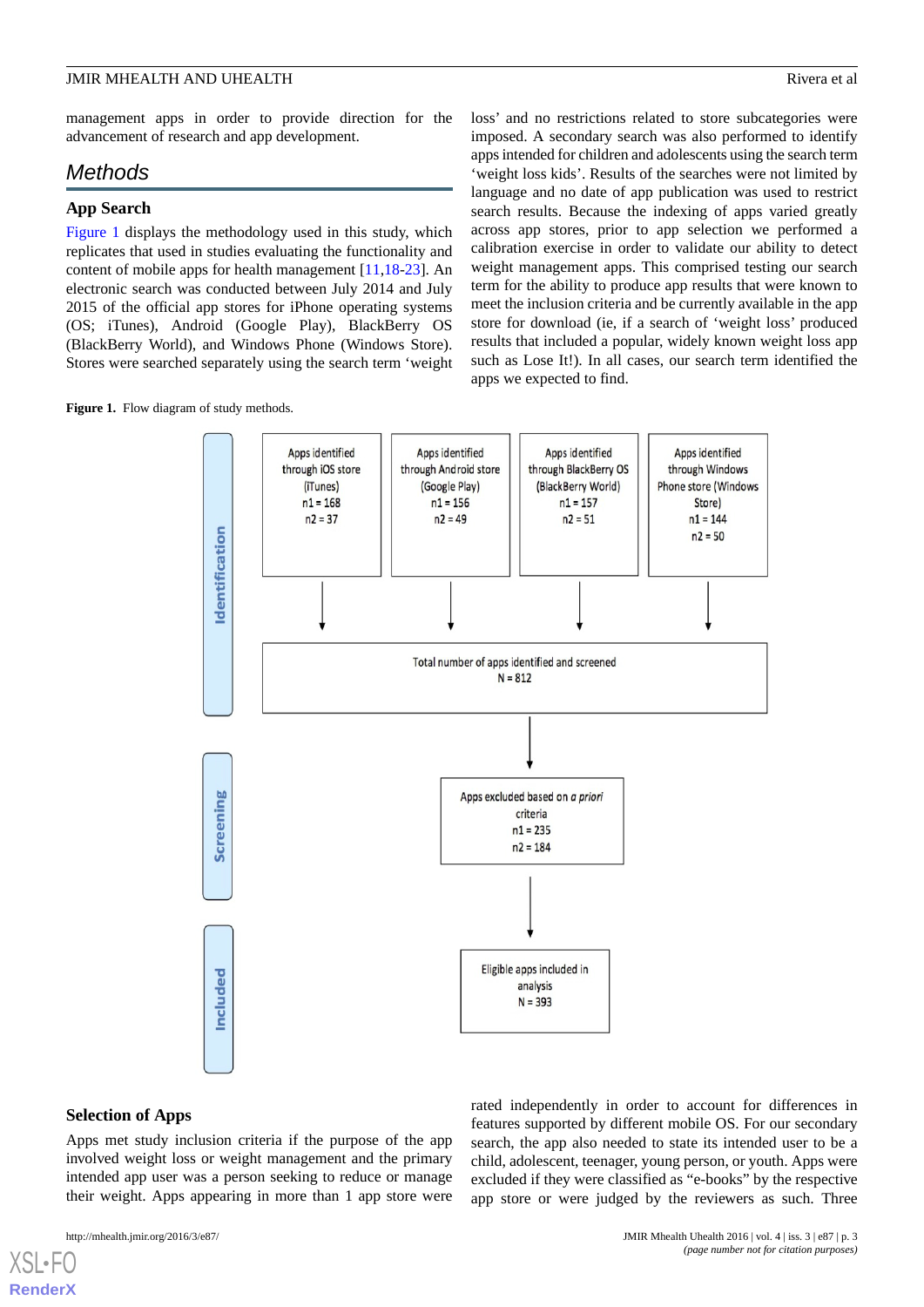investigators performed app selection independently and all discrepancies regarding selection were resolved through discussion with a fourth party. There was greater than 95% agreement between authors across all app stores prior to fourth author resolution.

#### **Data Abstraction**

Metadata from all included apps were abstracted into a standard Microsoft Excel

spreadsheet. Metadata were collected from the respective app store where the app was identified. Abstracted metadata included: app name, developer (individual or organization), and price. A systematic approach to data abstraction was used. Specifically, two investigators independently collected data from each app store and each dataset was then cross-verified against the other.

#### **Evidence-Based Strategies**

Apps' evidence-based strategies were characterized based on inclusion/exclusion of app features or informational content selected through consensus by our team of obesity experts. The set of features/content used to characterize apps' evidence-based strategies are supported by public health recommendations [[19](#page-7-19)[-21](#page-7-17)], widely disseminated clinical interventions [\[11](#page-7-10),[24\]](#page-7-21), research in behavior change theory [[9,](#page-7-8)[17](#page-7-15),[18,](#page-7-16)[25](#page-8-0)], as well as systematic reviews and meta-analyses of mobile device intervention studies [[12](#page-7-11)[,13](#page-7-12),[15](#page-7-14)[-17](#page-7-15),[26-](#page-8-1)[32](#page-8-2)]. While this particular list of features does not address every evidence-based strategy used in the management of obesity, our goal was to create broad categories representing the major aspects of evidence-based treatment in order to describe the overarching evidence-based quality of the current market for weight loss/management apps.

The following eight evidence-based strategies were examined: presence of (1) self-monitoring capabilities [\[11](#page-7-10),[12,](#page-7-11)[15](#page-7-14), [17](#page-7-15)-[19](#page-7-19)[,25](#page-8-0),[26](#page-8-1)[,28](#page-8-3)] for weight, meals, nutrition (including protein, fats, carbohydrates, fiber, and water), physical activity, cardiometabolic indicators, sleep, mental health indicators, including mood, thought patterns, cognitions, and stress, environmental influences, and custom metrics, (2) goal-setting  $[11,15,17,18,25]$  $[11,15,17,18,25]$  $[11,15,17,18,25]$  $[11,15,17,18,25]$  $[11,15,17,18,25]$  $[11,15,17,18,25]$  $[11,15,17,18,25]$  $[11,15,17,18,25]$  with/without customization, (3) healthy eating support [[11](#page-7-10)[,15](#page-7-14),[17-](#page-7-15)[19](#page-7-19),[25,](#page-8-0)[29](#page-8-4)], including information, education, and skills development, (4) physical activity support [[11,](#page-7-10)[15,](#page-7-14)[17-](#page-7-15)[19,](#page-7-19)[25](#page-8-0)[,29\]](#page-8-4), including information, education, and skills development, (5) social support [\[12](#page-7-11)[,15](#page-7-14),[17-](#page-7-15)[19](#page-7-19)[,26](#page-8-1),[30\]](#page-8-5), (6) weight and/or health assessment [[11](#page-7-10)[,17](#page-7-15),[19\]](#page-7-19), with/without personalization, (7) motivational strategies [[15,](#page-7-14)[17](#page-7-15)[,18](#page-7-16)], including prompts, rewards, or gamified design, and (8) personalized feedback [\[12](#page-7-11),[15](#page-7-14)[,17](#page-7-15),[26](#page-8-1)[,30](#page-8-5)].

# **Health Care Expert Involvement and Scientific Evaluation**

Health care expert involvement in app development and stated involvement in formal scientific evaluation were also examined. An app was required to reference the involvement of a health care professional listed in the Ontario Regulated Health Professions Act [[33\]](#page-8-6) and app descriptions as well as publicly accessible scientific literature databases (ie, National Center for Biotechnology Information PubMed and Google Scholar) were

 $XS$ -FO **[RenderX](http://www.renderx.com/)** searched by app name for any published research related to the app. For each category, we assessed inclusion as either 'present' or 'absent'. Descriptive statistics were used to summarize the results of the assessment.

# *Results*

# **Summary of Search Results**

Our first search across all app stores identified a total of 625 apps. Of these apps, 37.6% (235/625) were excluded from further review based on the a priori inclusion and exclusion criteria. The primary reason for app exclusion was the inability to provide any weight management support (ie, the app was used exclusively as a game). A total of 390 apps were included in the primary analysis. Our secondary search identified a total of 187 apps. Of these apps, 184 were excluded based on the a priori inclusion and exclusion criteria, which also required the app's intended user to be a child, adolescent, teenager, young person, or youth. A total of three apps were included in the secondary analysis. In total, 393 apps were included in the final analysis.

#### **Summary of General App Characteristics**

Overall, identified apps were most often classified as 'medical', 'lifestyle', or 'health and fitness'. The cost of apps also varied, with approximately 87.3% (343/393) being free to download. The cost of paid apps ranged from \$0.99 to \$7.99 CDN.

#### **Assessment of Evidence-Based Strategies**

[Table 1](#page-4-0) shows the frequency of evidence-based strategies across included apps. The most common strategy was self-monitoring (139/393, 35.3%), which allowed the user to track targeted weight-related metrics over time, the majority of which consisted of weight, energy balance, water intake, and quantity of physical activity. Few apps included more comprehensive tracking options such as nutrition, sleep, and cardiometabolic indicators. No apps allowed for tracking of mental health indicators, environmental influences, or allowed for the creation of customized metrics. Within these apps, 10.2% (40/393) could automatically monitor the user's physical activity without the requirement for manual logging. The second most common strategy was physical activity support (108/393, 27.5%), which mostly included fitness plans, exercise guides, and tracking of daily physical activity. Of apps, 25.4% (100/393) included weight and/or health assessment, which was limited to assessment of body mass index (BMI). No other types of health assessment capabilities were found. Of apps, 23.2% (91/393) provided healthy eating support, most commonly healthy eating guidelines, meal plans, calorie balance goals, and nutritional information for specific foods. No apps included skills development needed for healthy eating such as stress reduction, emotion regulation, stimulus control, time management, and problem solving. Of apps, 21.4% (84/393) included goal-setting, which mainly consisted of weight loss goals, calorie balance goals, water intake goals, and physical activity goals. No apps allowed for the creation of customized goals. Of apps, 7.1% (28/393) possessed motivational strategies including prompts, gamification, or use of rewards (ie, points for meeting weight goals). Of apps, 5.3% (21/393) featured a social support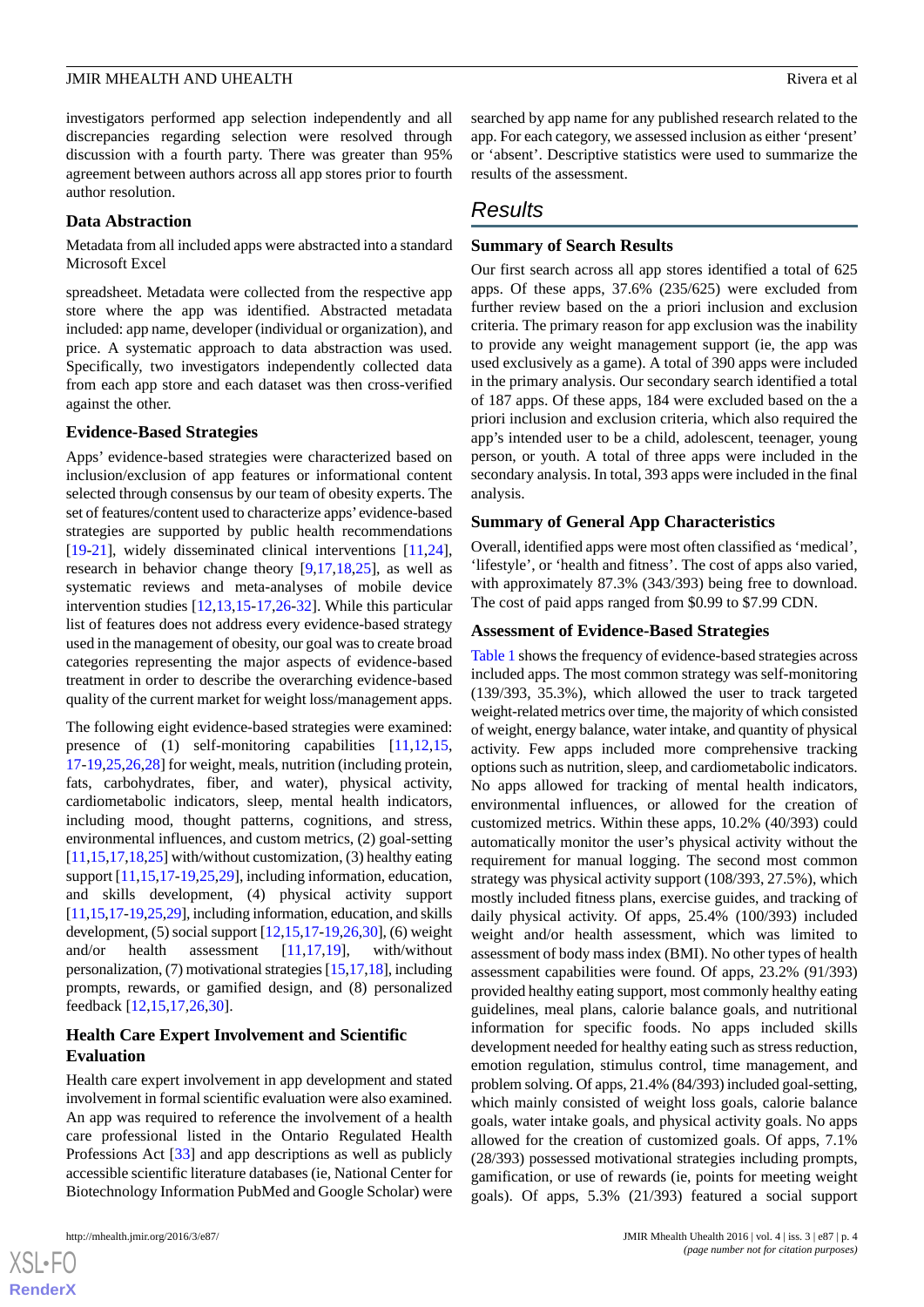component such as online communication with other users. Lastly, 1.8% (7/393) of apps provided personalized feedback to the user, such as through virtual meetings with a health coach or through notifications.

#### **Health Care Expert Involvement and Scientific Evaluation**

As shown in [Table 1](#page-4-0), only 0.3% of apps (1/393), *Kurbo Health,* stated the involvement of a regulated health care professional in the app's development. This app reported involving a medical advisory board consisting of pediatricians, psychologists, and psychiatrists. Furthermore, only 0.8% of apps (3/393) were found to have been part of formal scientific research or have undergone scientific testing.

## **Pediatric Focused Weight Management Apps**

Our search identified only three pediatric focused apps. Two of the apps lacked the majority of evidence-based strategies for weight management. *Ideal Weight BMI Adult and Child* only provided assessment of BMI and *Choose My Food* used only a gamified design. The third app, *Kurbo Health,* possessed 8 strategies including self-monitoring, goal-setting, physical activity support, healthy eating support, social support, gamification, and personalized feedback delivered via a health coach (offered as a premium paid-for feature).

<span id="page-4-0"></span>**Table 1.** Evidence-based strategies, health care expert involvement, and scientific testing in apps for weight management.

| Criteria                                                       | iTunes              | Google Play         | <b>Windows Store</b> | <b>Blackberry World</b> | Total              |
|----------------------------------------------------------------|---------------------|---------------------|----------------------|-------------------------|--------------------|
|                                                                | $(n=95)$<br>$n$ (%) | $(n=98)$<br>$n$ (%) | $(n=100)$<br>$n$ (%) | $(n=100)$<br>$n(\%)$    | $(N=393)$<br>N(% ) |
| Self-monitoring                                                | 47 (49.5%)          | $40(40.8\%)$        | 28 (28.0%)           | 24 (24.0%)              | 139 (35.4%)        |
| Automatic self-monitoring                                      | $9(9.5\%)$          | $2(2.0\%)$          | 13 (13.0%)           | $16(16.0\%)$            | 40 (10.2%)         |
| Goal-setting                                                   | 29 (30.5%)          | $30(30.6\%)$        | 14 (14.0%)           | $11(11.0\%)$            | 84 (21.4%)         |
| Physical activity support                                      | 26 (27.4%)          | $30(30.6\%)$        | $25(25.0\%)$         | 27 (27.0%)              | 108 (27.5%)        |
| Healthy eating support                                         | $16(16.8\%)$        | 47 (48.0%)          | $7(7.0\%)$           | 21 (21.0%)              | 91 (23.2%)         |
| Weight /health assessment                                      | $21(22.1\%)$        | 24 (24.5%)          | 24 (24.0%)           | 31 (31.0%)              | $100(25.4\%)$      |
| Personalized feedback                                          | $1(1.1\%)$          | $2(2.0\%)$          | $4(4.0\%)$           | $0(0.0\%)$              | $7(1.9\%)$         |
| Motivational strategies (rewards,<br>prompts, or gamification) | $9(9.5\%)$          | $7(7.1\%)$          | $11(11.0\%)$         | $1(1.0\%)$              | 28 (7.1%)          |
| Social support                                                 | $4(4.0\%)$          | $7(7.1\%)$          | $10(10.0\%)$         | $0(0.0\%)$              | 21 (5.3%)          |
| Health care expert involvement                                 | $1(1.2\%)$          | $0(0.0\%)$          | $0(0.0\%)$           | $0(0.0\%)$              | $1(0.3\%)$         |
| Scientific testing                                             | $0(0.0\%)$          | $1(1.0\%)$          | $2(2.0\%)$           | $0(0.0\%)$              | $3(0.8\%)$         |

# **Comprehensiveness of Weight Management Apps for Assessment Criteria**

As shown in [Table 2,](#page-5-0) the relative representation of assessment criteria including evidence-based strategies, health care expert involvement, and scientific evaluation per app varied. Roughly one-third of apps (130/393, 33.1%) did not meet any of the assessment criteria. Just over one-quarter of apps (103/393,

26.2%) met one criterion. The remaining apps are described as follows: 16.8% (66/393) met 2 criteria, 14.8% (58/393) met 3 criteria, 5.1% (20/393) met 4 criteria, 2.3% (9/393) met 5 criteria, 0.8% (3/393) met 6 criteria, 0.5% (2/393) met 7 criteria, and 0.5% (2/393) met 8 criteria. No app met more than 8 of our assessment criteria. The average number of criteria present in an app was between 1 and 2. In general, most apps functioned as either a fitness app or a dieting app.

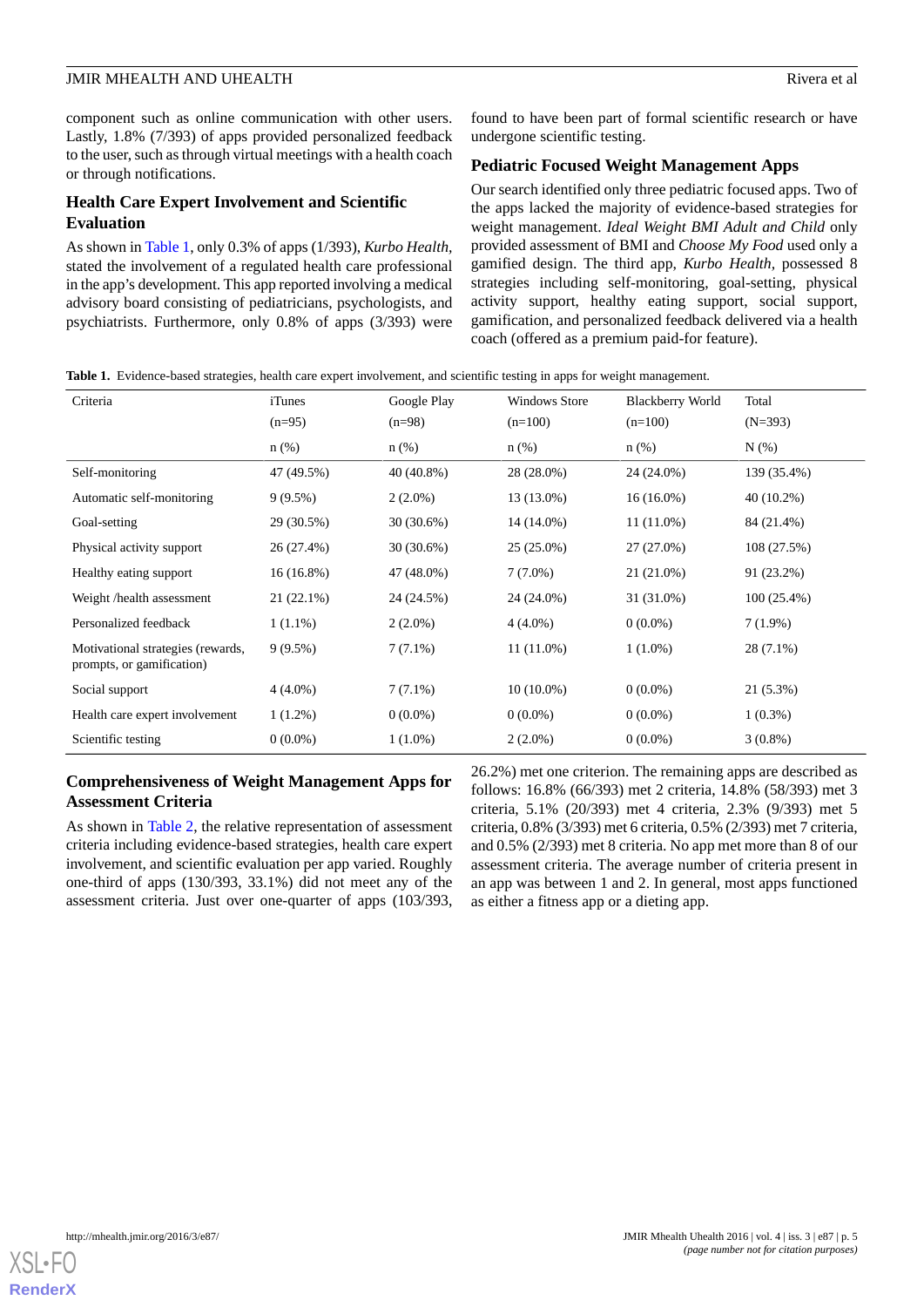<span id="page-5-0"></span>**Table 2.** Comprehensiveness of apps for assessment criteria.

| # of criteria met | <i>i</i> Tunes<br>$(n=95)$ | Google Play<br>$(n=98)$ | <b>Blackberry World</b><br>$(n=100)$ | <b>Windows Store</b><br>$(n=100)$ | Total<br>$(N=393)$ |
|-------------------|----------------------------|-------------------------|--------------------------------------|-----------------------------------|--------------------|
|                   | $n$ (%)                    | $n$ (%)                 | $n$ (%)                              | $n$ (%)                           | $N(\%)$            |
| $\boldsymbol{0}$  | 39 (41.1%)                 | $9(9.2\%)$              | 38 (38.0%)                           | 44 (44.0%)                        | 130 (33.1%)        |
| $\mathbf{1}$      | 13 (13.7%)                 | 41 (41.8%)              | $25(25.0\%)$                         | 24 (24.0%)                        | $103(26.2\%)$      |
| $\overline{c}$    | $9(9.5\%)$                 | 23 (23.5%)              | 22 (22.0%)                           | $12(12.0\%)$                      | 66 (16.8%)         |
| 3                 | 23 (24.2%)                 | $11(11.2\%)$            | 14 (14.0%)                           | $10(10.0\%)$                      | 58 (14.8%)         |
| 4                 | $6(6.3\%)$                 | $6(6.1\%)$              | $1(1.0\%)$                           | $7(7.0\%)$                        | $20(5.1\%)$        |
| 5                 | $2(2.1\%)$                 | $6(6.1\%)$              | $0(0.0\%)$                           | $1(1.0\%)$                        | $9(2.3\%)$         |
| 6                 | $2(2.1\%)$                 | $0(0.0\%)$              | $0(0.0\%)$                           | $1(1.0\%)$                        | $3(0.8\%)$         |
| 7                 | $0(0.0\%)$                 | $2(2.0\%)$              | $0(0.0\%)$                           | $0(0.0\%)$                        | $2(0.5\%)$         |
| 8                 | $1(1.1\%)$                 | $0(0.0\%)$              | $0(0.0\%)$                           | $1(1.0\%)$                        | $2(0.5\%)$         |
| 9                 | $0(0.0\%)$                 | $0(0.0\%)$              | $0(0.0\%)$                           | $0(0.0\%)$                        | $0(0.0\%)$         |
| 10                | $0(0.0\%)$                 | $0(0.0\%)$              | $0(0.0\%)$                           | $0(0.0\%)$                        | $0(0.0\%)$         |

# *Discussion*

# **Principal Findings**

This review demonstrates that despite the abundance of mobile apps for weight management, the evidence-based quality of these apps remains generally poor. The rapid growth in the commercial market for weight management apps has outpaced progress to improve the content and functionality of these tools, creating an overabundance of weight management apps with no evidence base being made readily available to the public.

We can summarize the major limitations of current user-focused apps for weight management, characterized by: (1) simplistic capabilities that lack high-level personalization to complex user needs and preferences, (2) a lack of health care expert involvement during app development, (3) minimal use of evidence-based strategies for the management of obesity, and (4) the absence of scientific evaluation of these tools.

Current capabilities for promoting behavior change for weight management through mobile apps have low fidelity and do not reflect the individually tailored practices employed in clinical obesity interventions. Apps tend to possess a singular focus on either the physical activity or dieting practices for weight loss. Moreover, apps do not comprehensively address the full range of cognitive, behavioral, and environmental factors that can impact a person's ability to manage their weight over the long term. These findings are reflected in similar work by numerous authors [[11](#page-7-10)[,18](#page-7-16)-[21\]](#page-7-17) who also report a low level of adherence to evidence-based practices in mobile apps for weight loss and the lack of cognitive and behavioral targets related to weight control. This suggests that limited improvements have been made in the commercial app market since these studies, despite the growth in the number of apps available. The lack of evidence-based strategies employed by the apps we reviewed drastically narrows the therapeutic scope of these tool for addressing the multifactorial causes of overweight and obesity. Hence, most apps may not be suitable for supporting individuals with severe or complex obesity who have complex medical and

[XSL](http://www.w3.org/Style/XSL)•FO **[RenderX](http://www.renderx.com/)**

self-management needs. This may be in part due to the general lack of health care expert involvement during app development or that the majority of commercial apps are not developed with the intention for use by clinical populations. Only three apps, *My Fitness Pal*, *Lost It!*, and *Fitbit* were found to be involved in formal scientific research. The lack of rigorous scientific evaluation by most apps calls into question the validity of apps' claims regarding their therapeutic benefit and safety, as well as encourages the rapid development and sale of medical apps with no demonstrated clinical efficacy.

Evidence-based strategies are critical to most clinical weight loss programs but were largely absent from the mobile apps we reviewed. Approximately one-third of the apps included self-monitoring and physical activity support, less than one-quarter facilitated goal-setting or provided healthy eating support, less than one-tenth contained motivating components or provided appropriate social support, and only 1.8% (7/393) provided personalized feedback to the user. While research has yet to be conducted into the appropriate and optimal number of strategies employed by a single app, effective long-term weight management requires a range of behavioral and lifestyle changes in order to address the multifactorial etiology of obesity.

Goal-setting and self-monitoring are key strategies derived from self-regulation theory to enhance self-efficacy and significantly predict weight loss and behavior change success [\[17](#page-7-15),[18\]](#page-7-16). Apps with goal setting focused mainly on weight, calorie, or exercise goals and generally could not be customized to personal objectives or personalized to user preferences. Most apps with self-monitoring features focused on tracking activity, meals, and calories, but important metrics related to nutrition, cardiovascular health, sleep, mental health, and environmental influences, as well as custom metrics, were mostly neglected. Moreover, the self-monitoring capabilities of current mobile apps are limited by the manual input demands on the user, requiring that users remember and be consistently motivated to input multiple types of data frequently in order to be successful. Providing personalized feedback to the individual on their progress as well as facilitating social support from peers are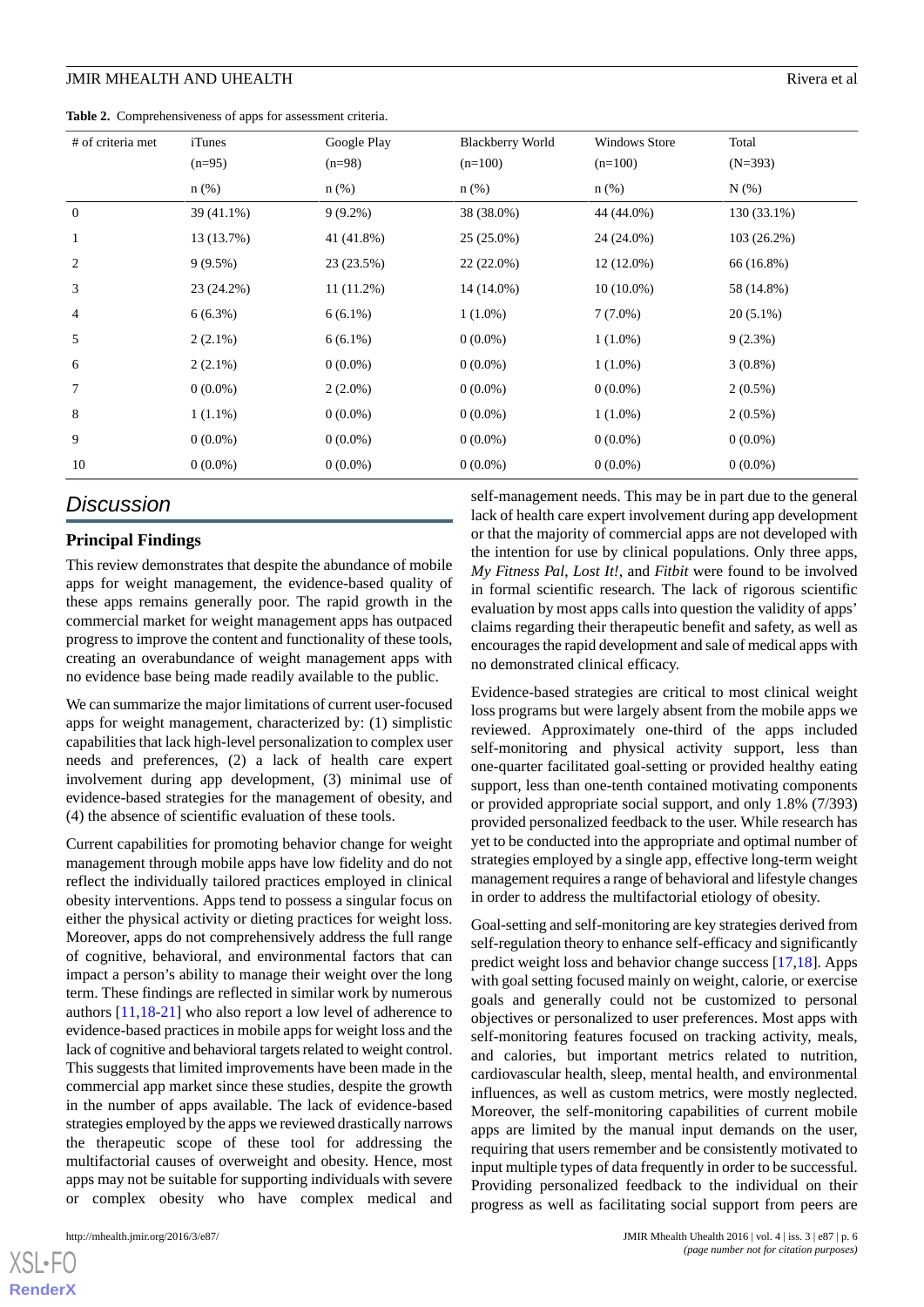strategies routinely performed in intensive behavioral interventions to improve long-term success in goal-setting and self-monitoring [\[17](#page-7-15)]. These important features are mostly absent from current mobile apps, which do not possess the functional capabilities to deliver this complex level of interaction and communication. Furthermore, the limited amount of content and features dedicated to healthy eating is concerning given the pivotal role nutritional factors play in obesity management.

#### **Limitations**

The search methods used in this review were modeled after those previously conducted in this area [\[11](#page-7-10),[18-](#page-7-16)[21](#page-7-17)] and in the management of other chronic diseases [[22](#page-7-22)]. Our search protocol was intended to mimic the search experience of a general user who would most likely follow a similar strategy when choosing apps for their own weight management. Although we attempted a comprehensive abstraction of data related to app content and functionality, reviewers did not download apps onto a smartphone device for thorough review. Rather, information was gathered from the app store and from associated websites. Hence, the data presented should not be interpreted to reflect the accuracy of any particular feature (ie, accuracy of energy expenditure measurement), as this was not the aim of the present study. These findings reflect the general knowledge of app developers regarding practices for effective weight management, as well as the evidence-based quality of current commercial weight loss apps. These findings provide an overview of the current state of the mobile weight loss app market in order to guide the future direction of research and development of these tools. Moreover, the findings reported are very broad characterizations of current app features meant for weight management, yet the specific strategies relied upon, such as specific nutritional content offered by the app, is not described. Future research will be required to determine the accuracy of particular app features and to characterize the specific types of strategies employed within each of the reported criteria categories.

#### **Future Directions**

Our findings contribute to the growing work into the development and evaluation of mobile- and Internet-based tools for overweight and obesity management. The challenges to sustaining clinic-based interventions in the long-term, in addition to the near-ubiquity and multifunctional capabilities of today's smartphone devices position mobile apps as a potential translational platform for the widespread delivery of weight management interventions. Numerous studies now support the ability for mobile phones to facilitate weight loss and promote associated healthy behaviors [\[12](#page-7-11),[13](#page-7-12)[,15](#page-7-14)-[17,](#page-7-15)[26](#page-8-1)-[31\]](#page-8-7), as well as reduce obesity-related comorbidities [\[32](#page-8-2)]. While these benefits have been observed in clinical trials involving researcher-developed apps, limited data exist evaluating the quality of commercial mobile apps and their inclusion of evidence-based strategies for weight loss/management. Our findings demonstrate that while significant progress has been made in the development and accessibility of mobile apps for weight loss, considerable improvements are needed before these tools can truly be considered evidence-based.

Future efforts by both researchers and commercial developers should aim to address the limitations discussed. More stringent standards for the provision of medical apps should be established and incorporated into the process of submission to an app store. More comprehensive use of evidence-based strategies used in routine behavioral counselling for weight loss should be integrated into apps' functionality and content. This is not a straightforward objective because many of these strategies would require complex, intelligent interaction with the device (eg, such as providing tailored feedback) and would also need to be adapted to the usability constraints of a mobile device interface (eg, screen size). However, the potential outcome of these efforts would be that mHealth interventions would become personalized to the user's needs for managing their health (eg, tailored to the patient's lifestyle), rather than providing generic and homogenous support to every user. In addition, health care experts need to become more integral to the development and distribution of medical apps. The concerns of any medical treatment, such as safety and efficacy, must be equally considered to those more typically focused on by app developers, namely the user interface and keeping the user engaged. Lastly, there is a need for rigorous evaluation and refinement of these apps using high-quality feasibility testing and multicenter randomized controlled trials.

#### **Conclusions**

The overall conclusions advanced in this review are that despite the high accessibility of mobile apps for weight management, the quality of their content and functionality remains poor. Efforts to address these problems must involve health care experts during the app development process, a more comprehensive grounding in evidence-based practice, improved personalization and tailored feedback, and evaluation and refinement through scientific trials. The potential for mobile apps to improve health outcomes in the management of chronic diseases presents a real opportunity for widespread, cost-effective delivery of health care. Future research is urgently needed to develop comprehensive, evidence-based, and clinically-informed weight management mobile tools toward these aims.

#### **Acknowledgments**

This research project is supported by Dr. Jennifer Stinson's Peter Lougheed Canadian Institutes of Health Research New Investigator Award.

#### **Conflicts of Interest**

None declared.

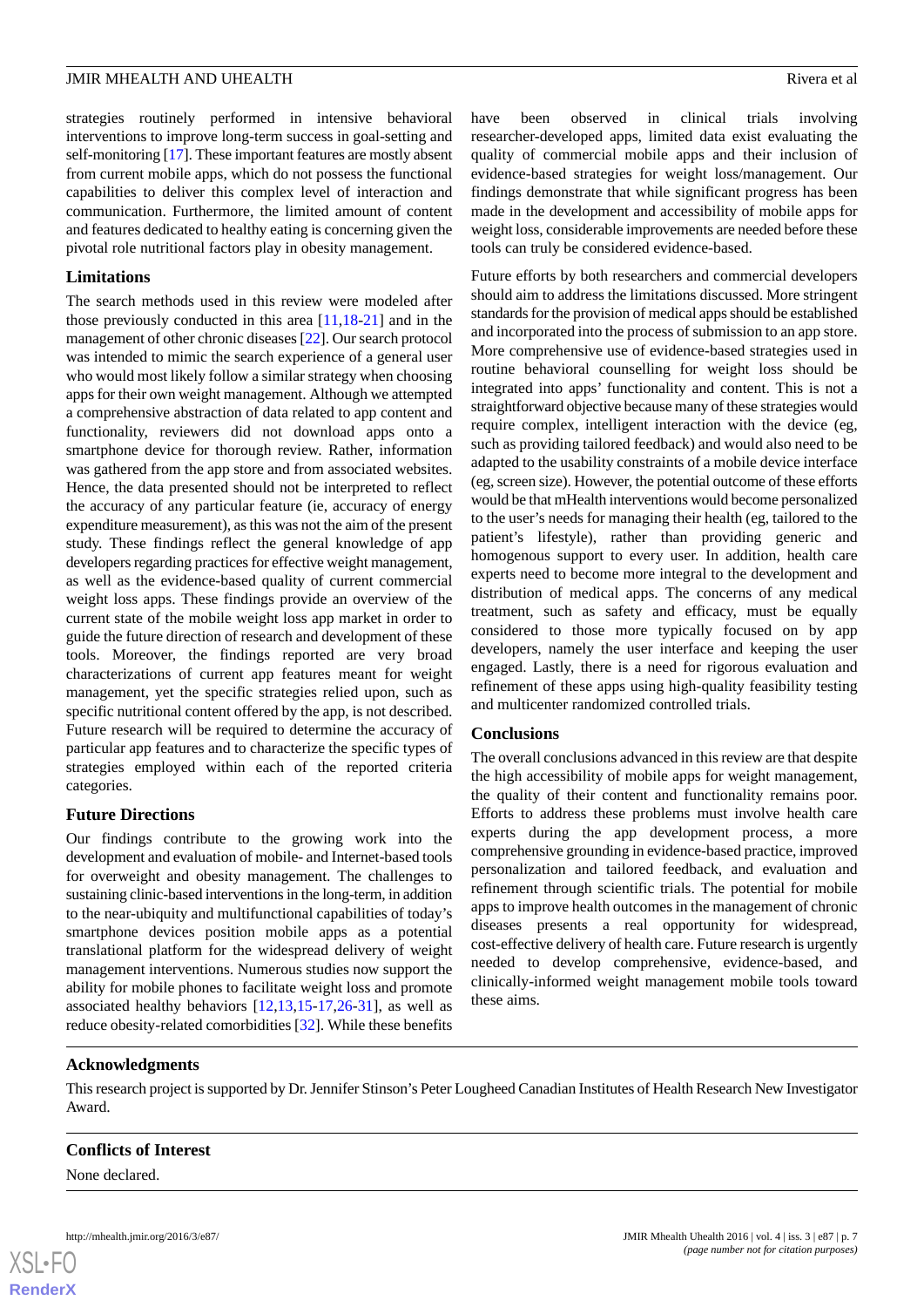# **References**

- <span id="page-7-0"></span>1. Kelly T, Yang W, Chen C, Reynolds K, He J. Global burden of obesity in 2005 and projections to 2030. Int J Obes (Lond) 2008;32:1431-1437. [doi: [10.1038/ijo.2008.102\]](http://dx.doi.org/10.1038/ijo.2008.102) [Medline: [18607383](http://www.ncbi.nlm.nih.gov/entrez/query.fcgi?cmd=Retrieve&db=PubMed&list_uids=18607383&dopt=Abstract)]
- <span id="page-7-2"></span><span id="page-7-1"></span>2. Speiser PW, Rudolf MCJ, Anhalt H, Camacho-Hubner C, Chiarelli F, Eliakim A, Obesity Consensus Working Group. Childhood obesity. J Clin Endocrinol Metab 2005;90:1871-1887. [doi: [10.1210/jc.2004-1389](http://dx.doi.org/10.1210/jc.2004-1389)] [Medline: [15598688\]](http://www.ncbi.nlm.nih.gov/entrez/query.fcgi?cmd=Retrieve&db=PubMed&list_uids=15598688&dopt=Abstract)
- <span id="page-7-3"></span>3. Withrow D, Alter DA. The economic burden of obesity worldwide: a systematic review of the direct costs of obesity. Obes Rev 2011;12:131-141. [doi: [10.1111/j.1467-789X.2009.00712.x\]](http://dx.doi.org/10.1111/j.1467-789X.2009.00712.x) [Medline: [20122135\]](http://www.ncbi.nlm.nih.gov/entrez/query.fcgi?cmd=Retrieve&db=PubMed&list_uids=20122135&dopt=Abstract)
- <span id="page-7-4"></span>4. World Health Organization. Fact Sheet No 311. 2016. Obesity and Overweight URL: [http://www.who.int/mediacentre/](http://www.who.int/mediacentre/factsheets/fs311/en/index.html) [factsheets/fs311/en/index.html](http://www.who.int/mediacentre/factsheets/fs311/en/index.html) [accessed 2016-06-21] [[WebCite Cache ID 6b39dAqqM\]](http://www.webcitation.org/

                                6b39dAqqM)
- <span id="page-7-5"></span>5. Han JC, Lawlor DA, Kimm SYS. Childhood obesity. Lancet 2010;375:1737-1748 [\[FREE Full text\]](http://europepmc.org/abstract/MED/20451244) [doi: [10.1016/S0140-6736\(10\)60171-7\]](http://dx.doi.org/10.1016/S0140-6736(10)60171-7) [Medline: [20451244](http://www.ncbi.nlm.nih.gov/entrez/query.fcgi?cmd=Retrieve&db=PubMed&list_uids=20451244&dopt=Abstract)]
- <span id="page-7-6"></span>6. Bray GA. Medical consequences of obesity. J Clin Endocrinol Metab 2004;89:2583-2589. [doi: [10.1210/jc.2004-0535](http://dx.doi.org/10.1210/jc.2004-0535)] [Medline: [15181027](http://www.ncbi.nlm.nih.gov/entrez/query.fcgi?cmd=Retrieve&db=PubMed&list_uids=15181027&dopt=Abstract)]
- <span id="page-7-7"></span>7. Del CP, Chandler-Laney PC, Casazza K, Gower BA, Hunter GR. Effect of dietary adherence with or without exercise on weight loss: a mechanistic approach to a global problem. J Clin Endocrinol Metab 2009;94:1602-1607 [\[FREE Full text\]](http://europepmc.org/abstract/MED/19258409) [doi: [10.1210/jc.2008-1057](http://dx.doi.org/10.1210/jc.2008-1057)] [Medline: [19258409](http://www.ncbi.nlm.nih.gov/entrez/query.fcgi?cmd=Retrieve&db=PubMed&list_uids=19258409&dopt=Abstract)]
- <span id="page-7-8"></span>8. DeLany JP, Kelley DE, Hames KC, Jakicic JM, Goodpaster BH. Effect of physical activity on weight loss, energy expenditure, and energy intake during diet induced weight loss. Obesity (Silver Spring) 2014;22:363-370. [doi: [10.1002/oby.20525](http://dx.doi.org/10.1002/oby.20525)] [Medline: [23804562](http://www.ncbi.nlm.nih.gov/entrez/query.fcgi?cmd=Retrieve&db=PubMed&list_uids=23804562&dopt=Abstract)]
- <span id="page-7-9"></span>9. Van DB, Lindley EM. Cognitive and behavioral approaches in the treatment of obesity. Med Clin North Am 2011;95:971-988. [doi: [10.1016/j.mcna.2011.06.008\]](http://dx.doi.org/10.1016/j.mcna.2011.06.008) [Medline: [21855703](http://www.ncbi.nlm.nih.gov/entrez/query.fcgi?cmd=Retrieve&db=PubMed&list_uids=21855703&dopt=Abstract)]
- <span id="page-7-11"></span><span id="page-7-10"></span>10. Gilmore LA, Duhé AF, Frost EA, Redman LM. The technology boom: a new era in obesity management. J Diabetes Sci Technol 2014;8:596-608 [[FREE Full text](http://europepmc.org/abstract/MED/24876625)] [doi: [10.1177/1932296814525189\]](http://dx.doi.org/10.1177/1932296814525189) [Medline: [24876625\]](http://www.ncbi.nlm.nih.gov/entrez/query.fcgi?cmd=Retrieve&db=PubMed&list_uids=24876625&dopt=Abstract)
- 11. Pagoto S, Schneider K, Jojic M, DeBiasse M, Mann D. Evidence-based strategies in weight-loss mobile apps. Am J Prev Med 2013;45:576-582. [doi: [10.1016/j.amepre.2013.04.025](http://dx.doi.org/10.1016/j.amepre.2013.04.025)] [Medline: [24139770\]](http://www.ncbi.nlm.nih.gov/entrez/query.fcgi?cmd=Retrieve&db=PubMed&list_uids=24139770&dopt=Abstract)
- <span id="page-7-13"></span><span id="page-7-12"></span>12. Aguilar-Martínez A, Solé-Sedeño JM, Mancebo-Moreno G, Medina FX, Carreras-Collado R, Saigí-RubióF. Use of mobile phones as a tool for weight loss: a systematic review. J Telemed Telecare 2014;20:339-349. [doi: [10.1177/1357633X14537777](http://dx.doi.org/10.1177/1357633X14537777)] [Medline: [24875928\]](http://www.ncbi.nlm.nih.gov/entrez/query.fcgi?cmd=Retrieve&db=PubMed&list_uids=24875928&dopt=Abstract)
- <span id="page-7-14"></span>13. Stephens J, Allen J. Mobile phone interventions to increase physical activity and reduce weight: a systematic review. J Cardiovasc Nurs 2013;28:320-329 [\[FREE Full text\]](http://europepmc.org/abstract/MED/22635061) [doi: [10.1097/JCN.0b013e318250a3e7\]](http://dx.doi.org/10.1097/JCN.0b013e318250a3e7) [Medline: [22635061\]](http://www.ncbi.nlm.nih.gov/entrez/query.fcgi?cmd=Retrieve&db=PubMed&list_uids=22635061&dopt=Abstract)
- 14. Smith A. Smartphone ownership 2013 update. Pew Research Center 2013:1-12 [[FREE Full text](http://www.pewinternet.org/files/old-media//Files/Reports/2013/PIP_Smartphone_adoption_2013_PDF.pdf)]
- 15. Khokhar B, Jones J, Ronksley PE, Armstrong MJ, Caird J, Rabi D. Effectiveness of mobile electronic devices in weight loss among overweight and obese populations: a systematic review and meta-analysis. BMC Obes 2014;1:22 [[FREE Full](http://europepmc.org/abstract/MED/26217509) [text](http://europepmc.org/abstract/MED/26217509)] [doi: [10.1186/s40608-014-0022-4\]](http://dx.doi.org/10.1186/s40608-014-0022-4) [Medline: [26217509](http://www.ncbi.nlm.nih.gov/entrez/query.fcgi?cmd=Retrieve&db=PubMed&list_uids=26217509&dopt=Abstract)]
- <span id="page-7-16"></span><span id="page-7-15"></span>16. Liu F, Kong X, Cao J, Chen S, Li C, Huang J, et al. Mobile phone intervention and weight loss among overweight and obese adults: a meta-analysis of randomized controlled trials. Am J Epidemiol 2015;181:337-348. [doi: [10.1093/aje/kwu260\]](http://dx.doi.org/10.1093/aje/kwu260) [Medline: [25673817](http://www.ncbi.nlm.nih.gov/entrez/query.fcgi?cmd=Retrieve&db=PubMed&list_uids=25673817&dopt=Abstract)]
- <span id="page-7-19"></span>17. Lyzwinski LN. A systematic review and meta-analysis of mobile devices and weight loss with an intervention content analysis. J Pers Med 2014;4:311-385 [\[FREE Full text\]](http://www.mdpi.com/resolver?pii=jpm4030311) [doi: [10.3390/jpm4030311\]](http://dx.doi.org/10.3390/jpm4030311) [Medline: [25563356\]](http://www.ncbi.nlm.nih.gov/entrez/query.fcgi?cmd=Retrieve&db=PubMed&list_uids=25563356&dopt=Abstract)
- <span id="page-7-18"></span>18. Azar KMJ, Lesser LI, Laing BY, Stephens J, Aurora MS, Burke LE, et al. Mobile applications for weight management: theory-based content analysis. Am J Prev Med 2013;45:583-589. [doi: [10.1016/j.amepre.2013.07.005\]](http://dx.doi.org/10.1016/j.amepre.2013.07.005) [Medline: [24139771\]](http://www.ncbi.nlm.nih.gov/entrez/query.fcgi?cmd=Retrieve&db=PubMed&list_uids=24139771&dopt=Abstract)
- <span id="page-7-17"></span>19. Breton ER, Fuemmeler BF, Abroms LC. Weight loss-there is an app for that! But does it adhere to evidence-informed practices? Transl Behav Med 2011;1:523-529 [\[FREE Full text\]](http://europepmc.org/abstract/MED/24073074) [doi: [10.1007/s13142-011-0076-5\]](http://dx.doi.org/10.1007/s13142-011-0076-5) [Medline: [24073074\]](http://www.ncbi.nlm.nih.gov/entrez/query.fcgi?cmd=Retrieve&db=PubMed&list_uids=24073074&dopt=Abstract)
- <span id="page-7-22"></span>20. Schoffman DE, Turner-McGrievy G, Jones SJ, Wilcox S. Mobile apps for pediatric obesity prevention and treatment, healthy eating, and physical activity promotion: just fun and games? Transl Behav Med 2013;3:320-325 [\[FREE Full text](http://europepmc.org/abstract/MED/24073184)] [doi: [10.1007/s13142-013-0206-3](http://dx.doi.org/10.1007/s13142-013-0206-3)] [Medline: [24073184\]](http://www.ncbi.nlm.nih.gov/entrez/query.fcgi?cmd=Retrieve&db=PubMed&list_uids=24073184&dopt=Abstract)
- <span id="page-7-20"></span>21. Wearing JR, Nollen N, Befort C, Davis AM, Agemy CK. iPhone app adherence to expert-recommended guidelines for pediatric obesity prevention. Child Obes 2014;10:132-144 [\[FREE Full text\]](http://europepmc.org/abstract/MED/24655230) [doi: [10.1089/chi.2013.0084](http://dx.doi.org/10.1089/chi.2013.0084)] [Medline: [24655230](http://www.ncbi.nlm.nih.gov/entrez/query.fcgi?cmd=Retrieve&db=PubMed&list_uids=24655230&dopt=Abstract)]
- <span id="page-7-21"></span>22. Lalloo C, Jibb LA, Rivera J, Agarwal A, Stinson JN. "There's a pain app for that": review of patient-targeted smartphone applications for pain management. Clin J Pain 2015;31:557-563. [doi: 10.1097/AJP.00000000000000171] [Medline: [25370138](http://www.ncbi.nlm.nih.gov/entrez/query.fcgi?cmd=Retrieve&db=PubMed&list_uids=25370138&dopt=Abstract)]
- 23. Knight E, Stuckey MI, Prapavessis H, Petrella RJ. Public health guidelines for physical activity: is there an app for that? A review of android and apple app stores. JMIR Mhealth Uhealth 2015;3:e43 [\[FREE Full text\]](http://mhealth.jmir.org/2015/2/e43/) [doi: [10.2196/mhealth.4003](http://dx.doi.org/10.2196/mhealth.4003)] [Medline: [25998158](http://www.ncbi.nlm.nih.gov/entrez/query.fcgi?cmd=Retrieve&db=PubMed&list_uids=25998158&dopt=Abstract)]
- 24. Diabetes Prevention Program (DPP) Research Group. The Diabetes Prevention Program (DPP): description of lifestyle intervention. Diabetes Care 2002;25:2165-2171 [\[FREE Full text\]](http://europepmc.org/abstract/MED/12453955) [Medline: [12453955\]](http://www.ncbi.nlm.nih.gov/entrez/query.fcgi?cmd=Retrieve&db=PubMed&list_uids=12453955&dopt=Abstract)